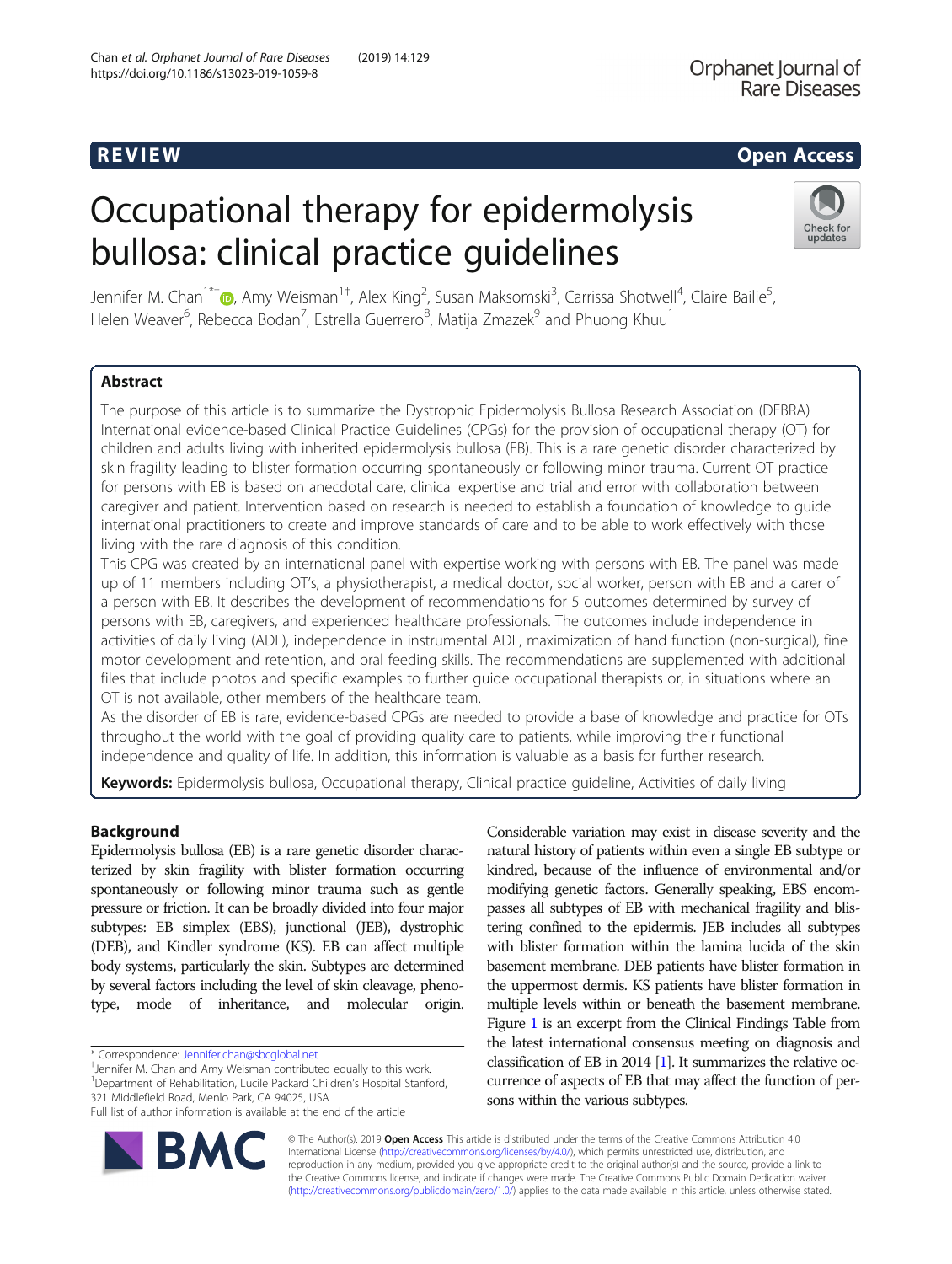<span id="page-1-0"></span>

|                                                                                                                                                            | EB simplex | <b>Junctional EB</b> | <b>DDEB</b> | <b>RDEB</b> |  |  |
|------------------------------------------------------------------------------------------------------------------------------------------------------------|------------|----------------------|-------------|-------------|--|--|
| <b>Blisters</b>                                                                                                                                            | 4+         | $2 - 4 +$            | $2 - 3 +$   | $3 - 4 +$   |  |  |
| <b>Atrophic scarring</b>                                                                                                                                   | $R$ are-2+ | Absent-3+            | $3-4+$      | $3-4+$      |  |  |
| Relative<br>inducibility of<br><b>blisters</b>                                                                                                             | Common     | $2 + -4 +$           | Variable    | High        |  |  |
| pseudosyndactyly                                                                                                                                           | Absent     | $Absent-1+$          | Rare        | Variable-4+ |  |  |
| Key: Relative frequencies: absent or none; rare; 1+; 2+; 3+; 4+; EB: Epidermolysis bullosa;<br>DDEB: Dominant dystrophic EB; RDEB: Recessive dystrophic EB |            |                      |             |             |  |  |
| Fig. 1 Comparative finding in the major subtypes of EB [1]                                                                                                 |            |                      |             |             |  |  |

Persons with EB present with a range of disabilities. The more severely affected may experience scarring, fibrosis, and contractures affecting any part of the body. Pain can be both acute and chronic, independence in activities of daily living (ADL) may be significantly limited, and quality of life (QoL) can be affected. There is currently no cure for EB, yet supportive care for symptom relief can be provided through a multidisciplinary team (MDT) approach where available. An occupational therapist (OT) may be an integral part of the MDT.

The practice of OT means the therapeutic use of occupations, including everyday life, activities among individuals and/or groups. The practice of OT supports participation, performance, and function in roles and situations in home, school, work place, community and other settings. OT services are provided for habilitation and rehabilitation. They promote health and wellness to those who have or are at risk for developing an illness, injury, disease, disorder, condition, impairment, disability, activity limitation, or participation restriction [\[2\]](#page-11-0). OT addresses the physical, cognitive, psychosocial, sensory-perceptual, and other aspects of performance in a variety of contexts and environments, to support engagement in occupations that affects physical and mental health, and QoL.

Current OT practice with EB patients is based on anecdotal care, clinical expertise and trial and error with collaboration between caregiver and patient. Evidence-based clinical practice guidelines (CPGs) are needed to establish a foundation of knowledge to guide international practitioners to create and improve standards of care and to be able to work effectively with those living with the rare diagnosis of EB.

# **Objectives**

- To provide the users with information on current bestpractices for the provision of OT for people with EB based on a systematic review of evidence. Where possible, the information will be categorized for paediatric and adult patients.
- This information may be applicable for all patients with variations within the subtypes of EB who have

limitations in their ADL due to pain, blister formation, and contractures.

# Guideline users

OTs, those living with EB and their carers, rehabilitation practitioners, allied health professionals(AHP), nurses, physiotherapists (PTs), physicians/medical doctors, physician assistants, social workers, educational staff, and employers of persons with EB.

# Target group

These guidelines can be applied to all persons diagnosed with all subtypes of EB who are experiencing limitations.

# Methods used for developing this guideline and formulating the recommendations

In 2016, an international panel of 11 members was co-ordinated through DEBRA International (DI) through a voluntary membership. They represented OT, PT, nursing, social work, dermatology, a parent/care-giver, and person with EB, experts from the United Kingdom (UK), Australia, Croatia, the United States (US) and Spain.

The OT CPG lead (JC) and co-lead (AW) acted as the primary methodologists with consultation from expert researchers. They attended Guideline International Network conference in Philadelphia 2016 for training in Grades of Recommendation Assessment, Development and Evaluation (GRADE) [\[3\]](#page-11-0) methodology and completed online training in Scottish Intercollegiate Guidelines Network  $(SIGN)$  [[4](#page-11-0)] methodology.

In 2017, a scoping survey was created and focused on topics relevant to OTs working with patients with EB in an effort to prioritize the outcomes. The survey was distributed to health care providers working with patients with EB, caregivers, and people living with EB; in the US, UK, Australia, Spain, and Croatia. A total of 33 surveys were collected. This data informed the first meeting to identify the clinical question(s) and outcomes for the CPG. The meeting was attended by 6 panel members physically present and 4 via teleconference.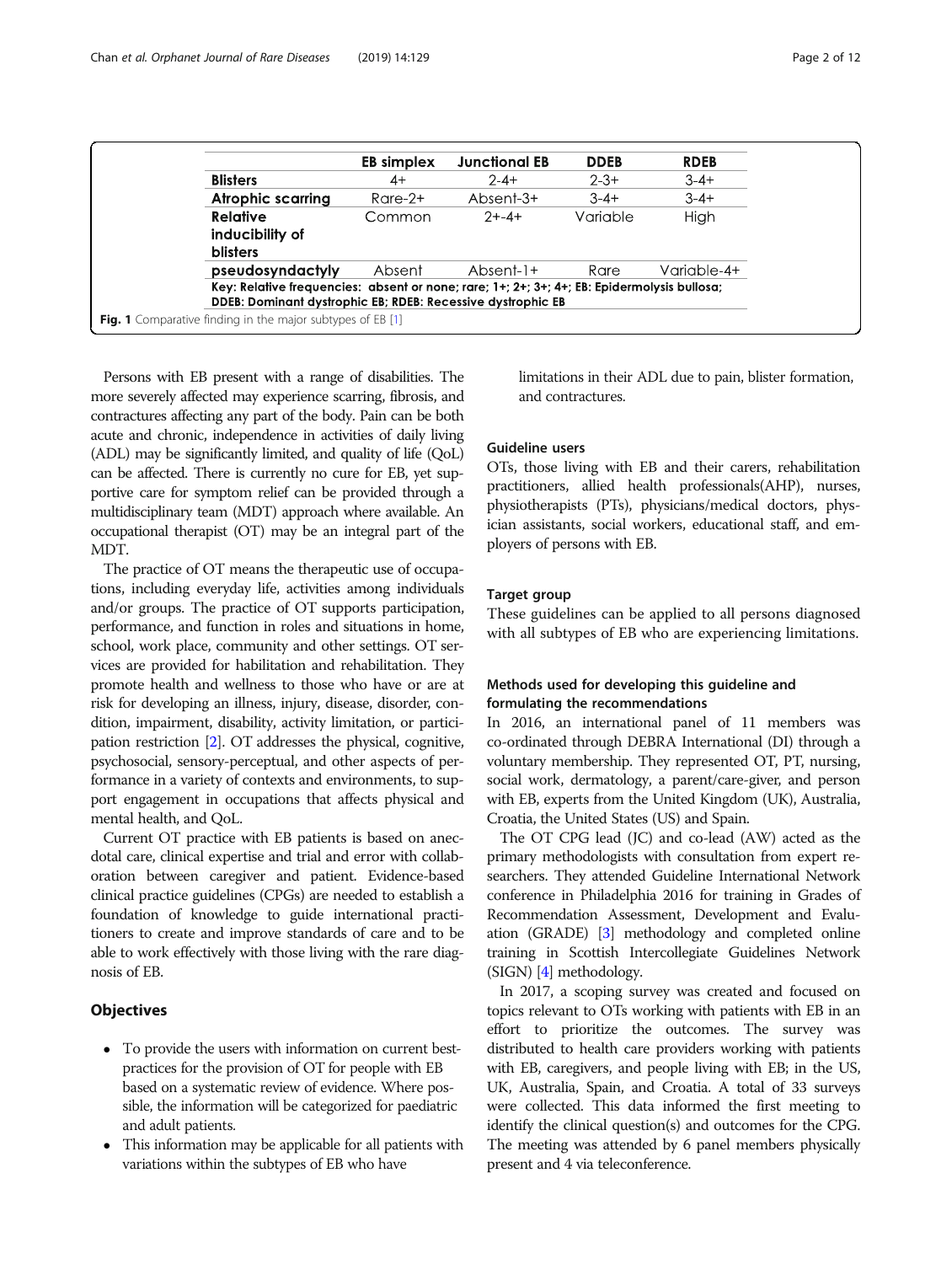# Literature search

A systematic format was developed to gather literature based on key terms. Search terms were kept broad utilising PICOS. The boolean AND and OR operators were used to combine these terms as appropriate (Fig. 2). Literature searches were conducted by a librarian and 4 panel members through their institutions to access eight electronic search engines listed in Fig. 2. Searches included years October 1990–December 2018 (Fig. 2). The 4 members filtered by title and abstract. Those articles that did not address the identified outcomes and criteria of inclusion were excluded. Articles pertaining to people with EB were prioritized. Due to the paucity of information, a wider search using outcome search terms addressing patients receiving occupational therapy with other chronic conditions was also conducted. Citations from the evidence searches were reviewed by title and abstract for potential inclusion regardless of study design (Fig. 2).

All panel members were trained by the leads for critical appraisal stage which utilized a combination of SIGN [[4](#page-11-0)], GRADE [\[3\]](#page-11-0), and Critical Appraisal Skills Programme (CASP [\[5\]](#page-11-0)). All articles were read in full by at least 2 appraisers for consistency, except 2 Spanish articles reviewed by a Spanish speaking panel member. 40 articles were excluded as a result of this process. The remaining articles were categorized based on outcomes with some articles overlapping more than one outcome (Table [2](#page-6-0)). Summary tables of the outcomes were presented at the final meeting for grading the strength of the recommendations, in Salzburg Austria on 26th September 2017.

In 2018, 15 expert independent referees were invited to review the CPG and they signed a roles and responsibility agreement and CoI forms prior to the anonymised manuscript being circulated. Reviewer comments were taken into consideration for the final version of the OT CPG. On panel agreement all recommendation summaries were circulated to the panel and final feedback was included. Furthermore the Appraisal of Guidelines for Research & Evaluation (AGREE) [\[6\]](#page-11-0) II tool was consulted to increase the quality of practice guidelines in rare diseases and this CPG acknowledges other guidelines by signposting with the symbol  $\Rightarrow$  through this manuscript.

# **Results**

The recommendation summary has been grouped by age if the recommendation refers to a specific age level (Table [1](#page-3-0)). Infant is defined as birth to 12 months of age, child is defined as 1 year to pre-pubescent, and adult is defined as post-pubescent (Table [1\)](#page-3-0). A glossary for other terms used can be found at the end of the manuscrip.t

| <b>Search Engines</b>        | <b>Key Terms</b>                                        |
|------------------------------|---------------------------------------------------------|
| Medline                      | <b>Population:</b> Epidermolysis Bullosa, rare diseases |
| Pub Med                      | <b>Intervention:</b> Occupational Therapy               |
| Ovid                         | Splinting, Orthotics, gloves                            |
| <b>CINAHL</b>                | Wrapping                                                |
| <b>SCOPUS</b>                | <b>Hand Function</b>                                    |
| ClinicalKey                  | Dexterity                                               |
| <b>EBSCO</b>                 | Prehension                                              |
| Web of Science               | Fine Motor skills                                       |
|                              | ROM (Range of Motion)/Exercises                         |
|                              | Activities of Daily Living: Individually and together   |
|                              | Self-care                                               |
|                              | Feeding                                                 |
|                              | Oral Motor                                              |
|                              | <b>Meal Preparation</b>                                 |
|                              | <b>Adaptive Devices</b>                                 |
|                              | Adaptive Equipment                                      |
|                              | Sensory                                                 |
|                              | Recreation/Play/Leisure                                 |
|                              | Employment/Work/Jobs                                    |
|                              | Social Participation/Skills                             |
|                              | School Function                                         |
|                              | Quality of Life                                         |
|                              | Driving, Community Mobility                             |
|                              | <b>Functional Mobility</b>                              |
|                              | <b>Environmental Modifications</b>                      |
|                              | Pain Management                                         |
|                              | Hand surgery                                            |
| No language restrictions.    | <b>Compared:</b> to having no occupational therapy      |
| From 1 October 1990 to 31    | services                                                |
| December 2018 and inclusive. | <b>Studies:</b> Any design no restrictions              |
|                              |                                                         |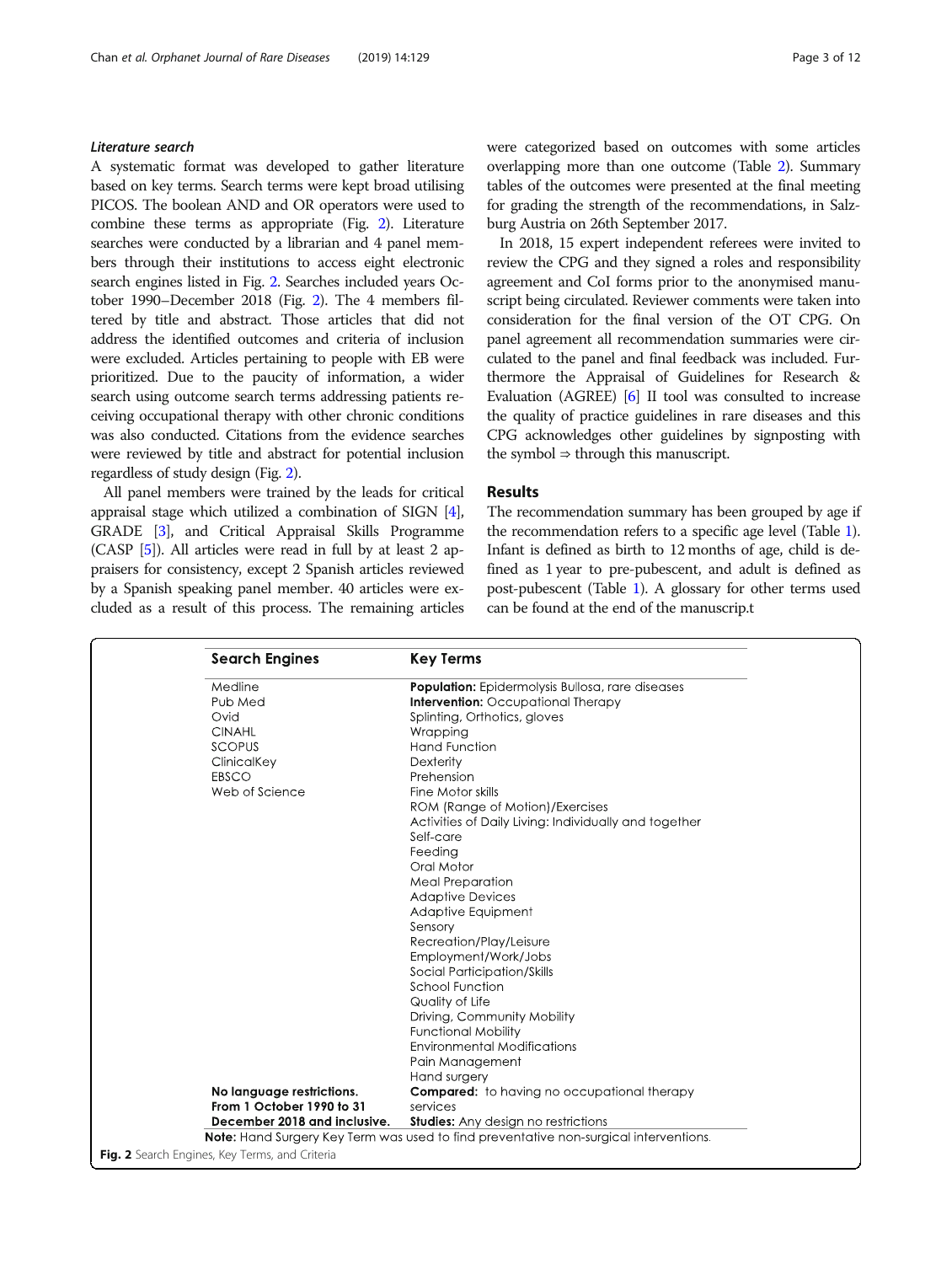# <span id="page-3-0"></span>Table 1 Recommendation Summary

| Outcome/Recommendation<br>The balance between desirable and undesirable consequences were<br>uncertain for this reason we suggest consideration of this option:                                                                                                                                                         | Strength of<br>Recommendation | Quality of<br>Evidence | Key<br>References               |
|-------------------------------------------------------------------------------------------------------------------------------------------------------------------------------------------------------------------------------------------------------------------------------------------------------------------------|-------------------------------|------------------------|---------------------------------|
| a) Activities of Daily Living Relating to Self-Care                                                                                                                                                                                                                                                                     |                               |                        |                                 |
| • All patients with subtypes of EB prone to contractures and decreased<br>mobility should have an OT referral for clinical evaluation and assessment<br>of their functional independence in ADL. (Additional file 1 and Additional file 2a)                                                                             | D√                            | 3                      | $[7-9]$                         |
| • Patients should be an integral part of deciding therapy goals and the<br>focus of OT intervention.                                                                                                                                                                                                                    | D√                            | 3                      | $[10]$                          |
| • Standardized assessments, checklists, and measures should be used to rate<br>baseline ADL skills and change over time as well as monitor their functional status<br>for any difficulties that may arise. (Additional file 2a)                                                                                         | Ⅳ                             | $\overline{4}$         | Expert<br>Opinion               |
| • OTs are trained to assess a patient's abilities to perform self- care activities<br>and provide consultation regarding appropriate modifications, adaptations, and<br>recommendations of equipment to aid independence. (Additional file 3)                                                                           | D√                            | $\overline{4}$         | $[7, 11-15]$                    |
| · Infant and child: Infants and children with EB should be encouraged to<br>explore their environments, perform self-care, and participate in gross motor<br>activities with efforts to minimize blister formation.                                                                                                     | D√                            | $\overline{4}$         | Expert<br>Opinion               |
| b) Instrumental Activities of Daily Living                                                                                                                                                                                                                                                                              |                               |                        |                                 |
| • OTs should use standardized assessment to identify baseline and progressive<br>status of IADL and patients perceived QoL (Additional file 1 and Additional file 2a).                                                                                                                                                  | D√                            | 3                      | $[16]$                          |
| • OTs have a role in promoting a physically active, healthy lifestyle for patients<br>of all ages.                                                                                                                                                                                                                      | $\mathsf{C}\mathsf{V}$        | $1-$                   | $[17]^*$                        |
| • OTs should promote education, work, and social participation in the community.                                                                                                                                                                                                                                        | Ⅳ                             | 3                      | $[10]$                          |
| • OTs should use modifications to promote greater independence in leisure activities<br>and travel. (Additional file 4)                                                                                                                                                                                                 | D√                            | $\overline{4}$         | [18, 19]                        |
| • Adult: Adults with EB can work with a therapist or be referred to a driving instructor<br>who specializes in adaptations for driving if there are physical concerns that limit<br>access. (Additional file 3)                                                                                                         | D√                            | $\overline{4}$         | Expert<br>Opinion               |
| c) Maximization of Hand Function                                                                                                                                                                                                                                                                                        |                               |                        |                                 |
| • Infant and child: Patients at risk of developing hand deformities such as those with<br>RDEB should receive a hand evaluation within the first 1-2 years of life with regular<br>monitoring of deformities.                                                                                                           | D√                            | $\overline{4}$         | [9, 20, 21]                     |
| • If hand involvement is observed, the OT should perform a thorough hand<br>evaluation that includes measurements of web space/finger length, range of motion<br>(ROM), and hand function. (Additional file 1)                                                                                                          | Ⅳ                             | $\overline{4}$         | $[9, 11, 20 - 22]$              |
| • Regular monitoring of hand status should be provided.                                                                                                                                                                                                                                                                 | Ⅳ                             | $\overline{4}$         | Expert<br>opinion               |
| • OTs should provide home exercise programs to caregivers including daily active<br>hand ROM exercises. This is particularly important for RDEB AND JEB<br>subtypes. (Additional file 5)                                                                                                                                | ⅅ✔                            | $\overline{4}$         | [15, 20, 21, 23]                |
| • For persons with EB who demonstrate the development of finger contractures<br>and/or web creep, OT treatment intervention may include web preserving wrapping,<br>individual finger wrapping, use of thermoplastic orthoses with or without silicone<br>inserts, or silicone molds. See footnote★ (Additional file 6) | ⅅℐ                            | 4                      | [9, 11, 13, 20, 21, 23]         |
| d) Fine Motor Development and Fine Motor Retention:                                                                                                                                                                                                                                                                     |                               |                        |                                 |
| • OTs should provide standardized assessments and checklists for monitoring of fine<br>motor skills for at risk patients (Additional file 2b).                                                                                                                                                                          | Ⅳ                             | $\overline{4}$         | $[21, 22, 24, 25]$ <sup>a</sup> |
| • Infant and child: OTs should provide treatment intervention to facilitate the<br>development of age appropriate fine motor skills and support social integration<br>and improve QoL.                                                                                                                                  | D√                            | 3                      | [9, 11, 21, 22]                 |
| e) Oral Feeding Skills (See Disclaimer in Box 1)                                                                                                                                                                                                                                                                        |                               |                        |                                 |
| • OTs should work closely with other MDT members involved with feeding including<br>a dietician/nutritionist and speech and language therapist regarding the patient's<br>feeding needs.(refer to disclaimer)                                                                                                           | D√                            | 4                      | Expert<br>Opinion               |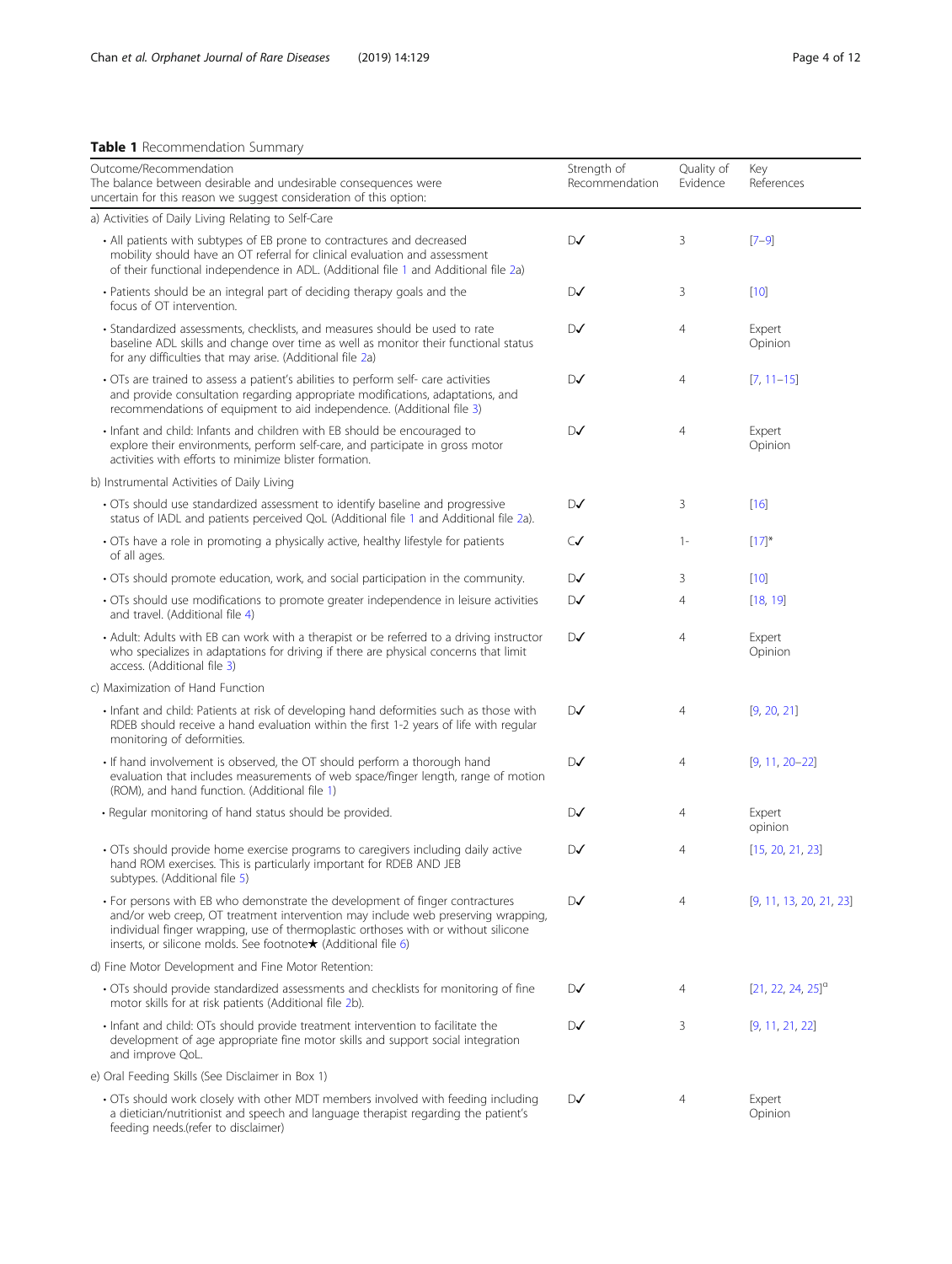#### Table 1 Recommendation Summary (Continued)

| Outcome/Recommendation<br>The balance between desirable and undesirable consequences were<br>uncertain for this reason we suggest consideration of this option:                                                                              | Strength of<br>Recommendation | Quality of<br>Evidence | Key<br>References |
|----------------------------------------------------------------------------------------------------------------------------------------------------------------------------------------------------------------------------------------------|-------------------------------|------------------------|-------------------|
| • OTs may work with patients with EB to promote confidence with eating different<br>food textures.                                                                                                                                           | $\mathbb{D}$                  | 3                      | [19, 26]          |
| • OT treatment intervention should include oral motor exercises.                                                                                                                                                                             | ⅅℐ                            | $\overline{4}$         | $[21]$            |
| • OTs should encourage the social components of eating during mealtimes<br>regardless of use of alternative feeding methods (Naso-gastric or<br>gastrostomy feeding tube) for integration of the patient into daily life<br>and promote QoL. | ⅅℐ                            | $\overline{4}$         | $[19]$            |
| • Child: Consider role of previous complications causing food aversions such<br>as constipation and acid reflux in patient's feeding presentation                                                                                            | ⅅℐ                            | 4                      | $[27]$            |
| Infant:                                                                                                                                                                                                                                      |                               |                        |                   |
| $\geq$ OTs may provide assessment of feeding in new-borns and babies and<br>advise on modifications.                                                                                                                                         | ⅅℐ                            | $\overline{4}$         | [13, 26]          |
| $\geq$ OTs should recommend optimal positioning to facilitate feeding skills.                                                                                                                                                                | $\mathbb{D}$                  | $\overline{4}$         | Expert<br>Opinion |
| $\geq$ OTs should provide recommendations and consultation for multisensory<br>and psychosocial components to the function of eating.                                                                                                        | $\mathbb{D}$                  | $\overline{4}$         | Expert<br>Opinion |

#### Box 1. Disclaimer: In some countries OTs advise on feeding and swallowing skills. Review the practice act for the country of residence to ensure that this activity is within the scope of OT practice and if certification is required.

Key EB=epidermolysis bullosa; OT/OTs=occupational therapy/therapist; ADL=activities of daily living; IADL=instrumental activities of daily living; QoL=quality of life; RDEB= recessive dystrophic epidermolysis bullosa; MDT=multidisciplinary team; ROM= Range of Motion; Expert Opinion: This is the expert opinion of the panel members; \* Articles where the sample population did not have epidermolysis bullosa; <sup>α</sup> Article 25 was not appraised due to being published past the appraisal period

a. Grades Recommended best practice based on the clinical experience of the guideline panel descriptions in accordance to SIGN [[4](#page-11-0)]

D Theoretical/foundational-A preponderance of evidence from animal or cadaver studies from conceptual/theoretical models/principles, or from basic science/ bench research, or published expert opinion in peer-reviewed journals supporting the recommendation. Evidence level 3 or 4; or Extrapolated evidence from studies rated as 2+

b. Rate Level Quality of evidence level descriptions in accordance to SIGN [[4](#page-11-0)]

1- systematic review with a high risk of bias

3 Non-analytic studies, e.g. case reports, case series

4 Expert opinion

c. ✓ Recommended best practice based on the clinical experience of the guideline development group [[4](#page-11-0)]

Notes ★ The use of hand wrapping and orthoses intervention to maximize hand function was discussed and delineated with the panel. Evidence gathered from appraised articles as well as expert opinion from the clinicians on the panel recommend these interventions. There was a difference of opinion by the panel member living with EB who has hand involvement and feels that wrapping may have caused his skin to be more fragile and that these interventions may have been of limited value in preventing web creep

The majority of the articles were graded level 3, being small-scale case studies, or level 4 for expert opinion, all recommendations were regarded as best practice based on the clinical experience of the guideline development group (Table [1](#page-3-0)).

The searches identified 70 articles, of these 56 articles were specific to the EB population. Post appraisal 30 articles were included and a final 27 articles were chosen for the final recommendations. The articles summary and qualities are outlined in Table [2.](#page-6-0)

# Recommendations

# ADL relating to self-care (strength of recommendation Grade: D)

# Referral and assessment

We recommend that patients with all subtypes of EB with functional or biomechanical impairments including contractures and decreased mobility receive an early OT referral for assessment of their functional independence in ADL with frequent re-evaluation. (Table [1a](#page-3-0); Additional file [1\)](#page-9-0)

 $>$  Many EB patients develop musculoskeletal contractures including the hands and feet leading to further impairments in their abilities to perform basic ADL such as dressing, grooming, and bathing.  $\triangleright$  Those with the more severe forms of EB such as persons with recessive DEB (RDEB) may have the greatest involvement and challenges, particularly if they spend prolonged periods in one position such as in a wheelchair.

OTs should use standardized assessments, checklists, and measures to rate baseline ADL skills and change over time (Table [1a](#page-3-0); Additional file [2](#page-9-0)a) [[28](#page-11-0)–[33](#page-11-0)].

 $\geq$  The panel recognised the importance of a validated evaluation form to help standardise this process. An OT focused evaluation form was adapted by expert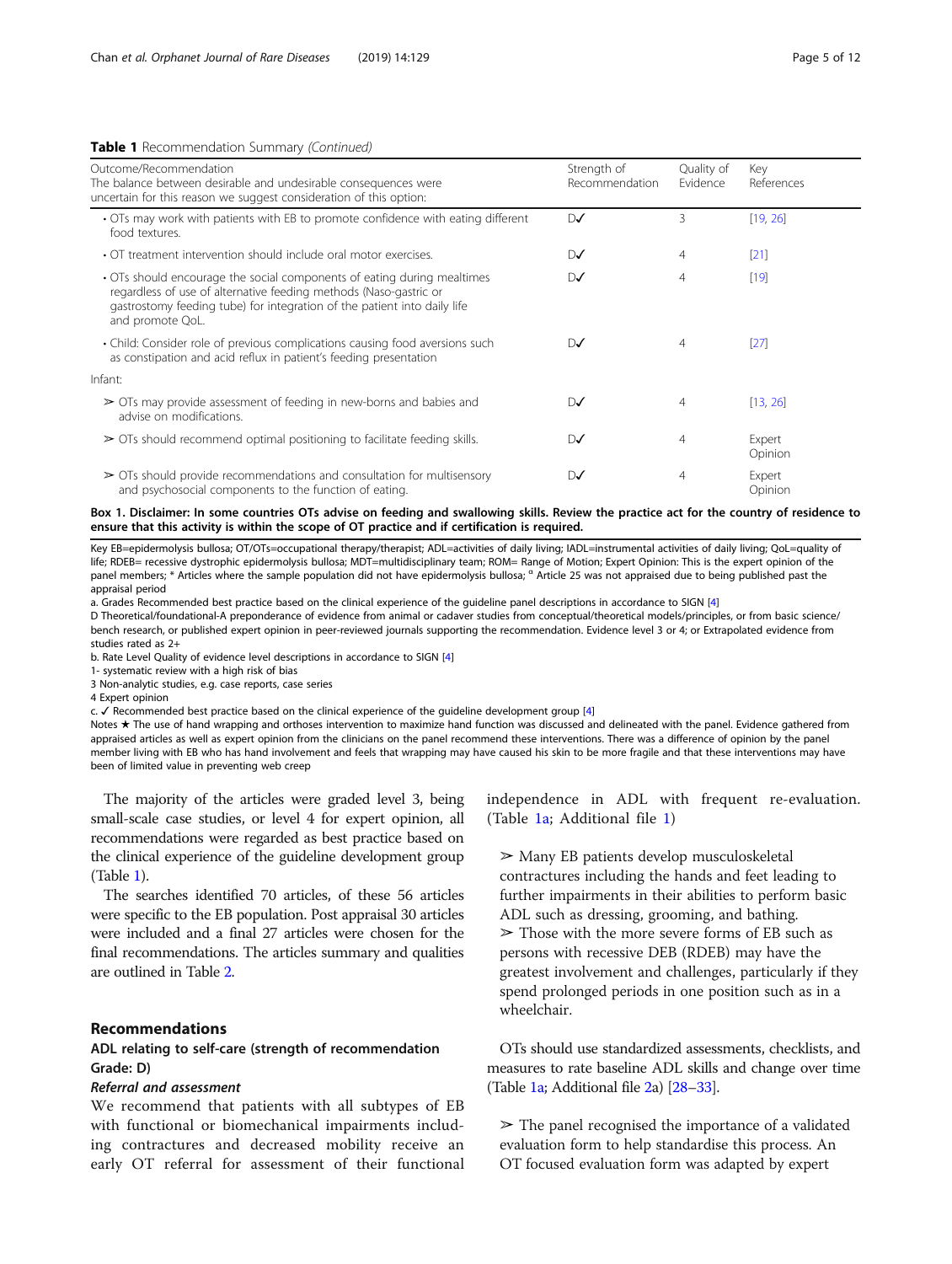panel [\[7](#page-11-0)–[9\]](#page-11-0) (Table [1a;](#page-3-0) Additional file [1\)](#page-9-0). This evaluation form will be piloted with the final CPG. For other age appropriate assessments forms see Additional file [2](#page-9-0)a.

Persons with EB are provided with modifications that are needed to limit cutaneous injury while enabling natural motor development, independence, and social integration that affects QoL (Table [1a;](#page-3-0) Additional file [3\)](#page-9-0).

 $\geq$  Modifications to promote greater independence in ADL need to be integrated and accepted into the patient and family environment.

➢ OT consultation may include clothing choices or environmental modifications, adapting tools such as toothbrushes, and recommending equipment for bathing and toileting.

➢ Infant: Consultation and recommendations to parents of infants include [\[12](#page-11-0)–[15\]](#page-11-0):

Padding of bony prominences such as hips and elbows. An example is to use small kneepads as the baby begins to crawl. Baby sized kneepads or extra padding using dressings with tubular gauze to secure may be beneficial.

Recommending clothing made of easy to slide material such as silk and using loose fitting clothing with front openings.

Using disposable diapers lined with soft material to avoid friction.

Handling the infant without causing unnecessary trauma such as lifting with one hand beneath the baby's bottom and one behind the neck instead of the axillae. Or sliding hands below the mattress or using the sheet to lift and carry the baby.

#### Working in partnership

We recommend that patients should be an integral part of deciding therapy goals and the focus of OT intervention appropriate for their age and developmental level.

➢ OT intervention should be an individualized and patient centred collaboration. The patient should provide input in prioritizing areas of self-management and self-care in order to optimize independence [[10](#page-11-0)] (Table [1a\)](#page-3-0).

 $\geq$  OTs provide assessment of a patient's abilities to perform self-care activities and provide consultation regarding appropriate modifications, adaptations, and recommendations of equipment to aid independence [[7,](#page-11-0) [11](#page-11-0)–[15,](#page-11-0) [30\]](#page-11-0) (Table [1a;](#page-3-0) Additional file [3\)](#page-9-0).

 $\triangleright$  Families of babies and toddlers with EB should be encouraged to allow their children to explore their environments, perform self-care, and participate in

gross motor activities with efforts to minimize blister formation. This is important for the child's overall development and learning to become more independent, although with greater activity, there may be more wounds. Encouraging independence, exploration, and involvement with activities is a life-long skill that needs to begin early.

⇒ Mobility, positioning, and positioning equipment are being addressed by the EB PT CPG (estimated date of publication 2019) and sexuality is being addressed by the EB Sexuality CPG (estimated date of publication 2020).

# Instrumental ADL (strength of recommendation Grade: D) Assessment and modifications

We recommend that OTs should use standardized assessment tools and measurements to identify baseline and progressive status of IADL and patients' perceived QoL (Table [1b](#page-3-0); Additional file [1\)](#page-9-0)

 $\geq$  The majority of common standardized assessment tools [\[28](#page-11-0)–[30](#page-11-0)] and measurements have not been validated with the EB population (Additional file [2](#page-9-0)a). ➢ QoL in EB (QoLEB)-a self-reported assessment of the patient's perceived QoL as it relates to various activities and relationships [\[16\]](#page-11-0) (Additional file [2a](#page-9-0)).

OTs work to provide adaptations to optimize participation and success in work and school, which can lead to confidence and even more opportunities for leisure and social participation in those settings [[10\]](#page-11-0) (Table [1b](#page-3-0)).

We recommend offering adults with EB to work with an OT or driving instructor who specializes in adaptations for driving to enable access to this mode of transportation if there are physical concerns that limit access (Table [1b](#page-3-0); (Additional file [3\)](#page-9-0).

# Working in partnership

We recommend OT's promote physical activity for EB patients of all ages to prevent disability (Table [1b](#page-3-0)) [\[17](#page-11-0)].

 $\geq$  As part of their assessment OT's should evaluate, modify and support the patient, family and environmental factors to promote physical activity (PA). PA plan need to be in line with MDT and match the individual and family needs, developmental levels of the patient, and preferences.

 $\geq$  OTs can advocate for and develop accessible and, flexible community based programs and consult with personnel who interact with the patient such as an employer, educator, or coach.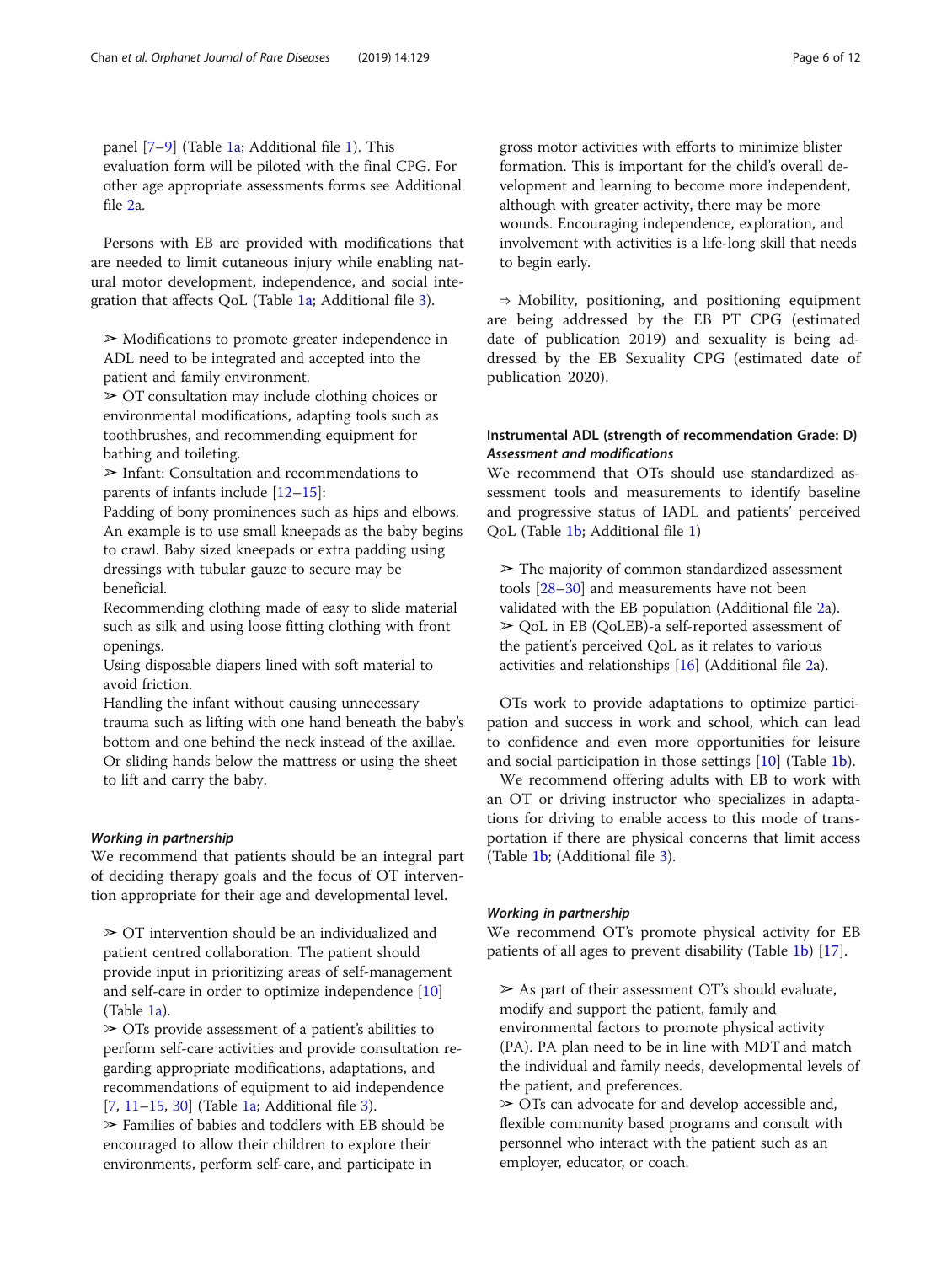<span id="page-6-0"></span>

| Table 2 Overview of evidence per outcome                                                                                                                                                                                                                                                                       |                                   |                                                                  |                                                                                                    |                                                                                      |                                   |                                                                                                                                                                                                                                                                                                                                                                                                                        |
|----------------------------------------------------------------------------------------------------------------------------------------------------------------------------------------------------------------------------------------------------------------------------------------------------------------|-----------------------------------|------------------------------------------------------------------|----------------------------------------------------------------------------------------------------|--------------------------------------------------------------------------------------|-----------------------------------|------------------------------------------------------------------------------------------------------------------------------------------------------------------------------------------------------------------------------------------------------------------------------------------------------------------------------------------------------------------------------------------------------------------------|
| Outcome                                                                                                                                                                                                                                                                                                        | ated<br>Number of alloc<br>papers | Total participants<br>with $EB$ $*$                              | Methodologies                                                                                      | SIGN rate                                                                            | Average quality rate %<br>(range) | Benefits and limitations                                                                                                                                                                                                                                                                                                                                                                                               |
| Activities of Daily Living Relating to Self<br>Care                                                                                                                                                                                                                                                            | ō                                 | RDEB 505+<br>EBS 1856+<br>DEB 486+<br>JEB 297+<br>3496*<br>$\Im$ | 2 qualitative<br>1 consensus<br>3 expert<br>opinion<br>$2$ NEBR<br>study<br>$\frac{10}{10}$        | $4[12]$<br>$4[13]$<br>4[15]<br>3[14]<br>4[1]<br>$2 - [8]$<br>$4\overline{7}$<br>3[9] | $(19 - 75)$<br>$\frac{48}{5}$     | Two studies are based on NEBR database of 3280<br>states numbers of children 140 to adults 234 and<br>Six articles did not specify EB subtype numbers.<br>based on limited literature review. One article<br>participants. Three articles are expert opinion<br>subjects. This affected the total number of<br>another Male 11 to Female 13.                                                                           |
| Instrumental Activities of Daily Living                                                                                                                                                                                                                                                                        | S                                 | RDEB <sub>16+</sub><br>DEB 25+<br>EBS 62+<br>JEB 8+<br>115*      | I quantitative<br>I qualitative<br>I systematic<br>2 expert<br>opinion<br>review<br>study<br>study | $1-[17]^\alpha$<br>4[18]<br>3[10]<br>3[16]                                           | $(28 - 75)$<br>55                 | EB. One states numbers of male 11 to female 13<br>numbers. One was not specific to persons with<br>participants. Two are expert opinion based on<br>Three articles did not specify EB subtype<br>limited literature review.                                                                                                                                                                                            |
| Maximization of Hand Function                                                                                                                                                                                                                                                                                  | $\infty$                          | RDEB 457+<br>EBS 1700+<br>DEB 437+<br>JEB 247+<br>3351*          | 1 cross sectional<br>1 consensus<br>5 expert<br>opinion<br>1 NEBR                                  | 4[15]<br>3[22]<br>4[23]<br>도프<br><del>특</del> 분<br>4[2]<br>3[9]                      | $(19-71)$<br>$\overline{4}$       | One study used a database of 3280 subjects. One<br>qualitative questionnaire study was carries out in<br>Six articles did not specify EB subtype numbers.<br>children age 2-18 years old and had 39 girls to<br>32 boys' participants. Four articles are expert<br>opinion based on limited literature review.                                                                                                         |
| Fine Motor Development and Fine Motor<br>Retention                                                                                                                                                                                                                                                             | m                                 | RDEB 473+<br>EBS 1710+<br>DEB 442+<br>JEB 247+<br>3403*          | 1 cross sectional<br>1 pilot study<br>2 expert<br>opinion<br>1 NEBR                                | $3[24, 25]^8$<br>4[2]<br>3[22]<br>4[11]<br>3[9]                                      | $(19-71)$<br>54                   | stage. This study was carried out in children (16)<br>Five articles did not specify EB subtype numbers.<br>females to 17 male participants. Two are expert<br>and adults (15); age 1-50 years old and had 14<br>One study used the NEBR database (n=3280).<br>One was a pilot study that has been recently<br>validated, [25] <sup>8</sup> but published post appraisal<br>opinion based on limited literature review. |
| Oral Feeding Skills                                                                                                                                                                                                                                                                                            | ۱                                 | No values                                                        | 5 Expert<br>opinion                                                                                | 4[19]<br>4[26]<br>4[13]<br>4[21]<br>427                                              | $(28 - 53)$<br>$\overline{4}$     | articles were expert opinion, based on limited<br>No articles specify EB subtype numbers. All<br>literature review.                                                                                                                                                                                                                                                                                                    |
| value given, CG consensus guideline, n: number of, α: article not on EB population, β: Article 25 was not appraised due to being published past the appraisal period<br>Key: *total number of persons with EB in all papers combined; Ref<br>dominant dystrophic epidermolysis bullosa, EBS Epidermolysis bull |                                   |                                                                  |                                                                                                    |                                                                                      |                                   | losa simplex, NEBR National EB Registry, KS Kindler syndrome, +: value can be more as some papers did not state values, V: reported present but no<br>references, % percentage, EB epidermolysis bullosa, RDEB recessive dystrophic epidermolysis bullosa, JEB Junctional epidermolysis bullosa, DDEB                                                                                                                  |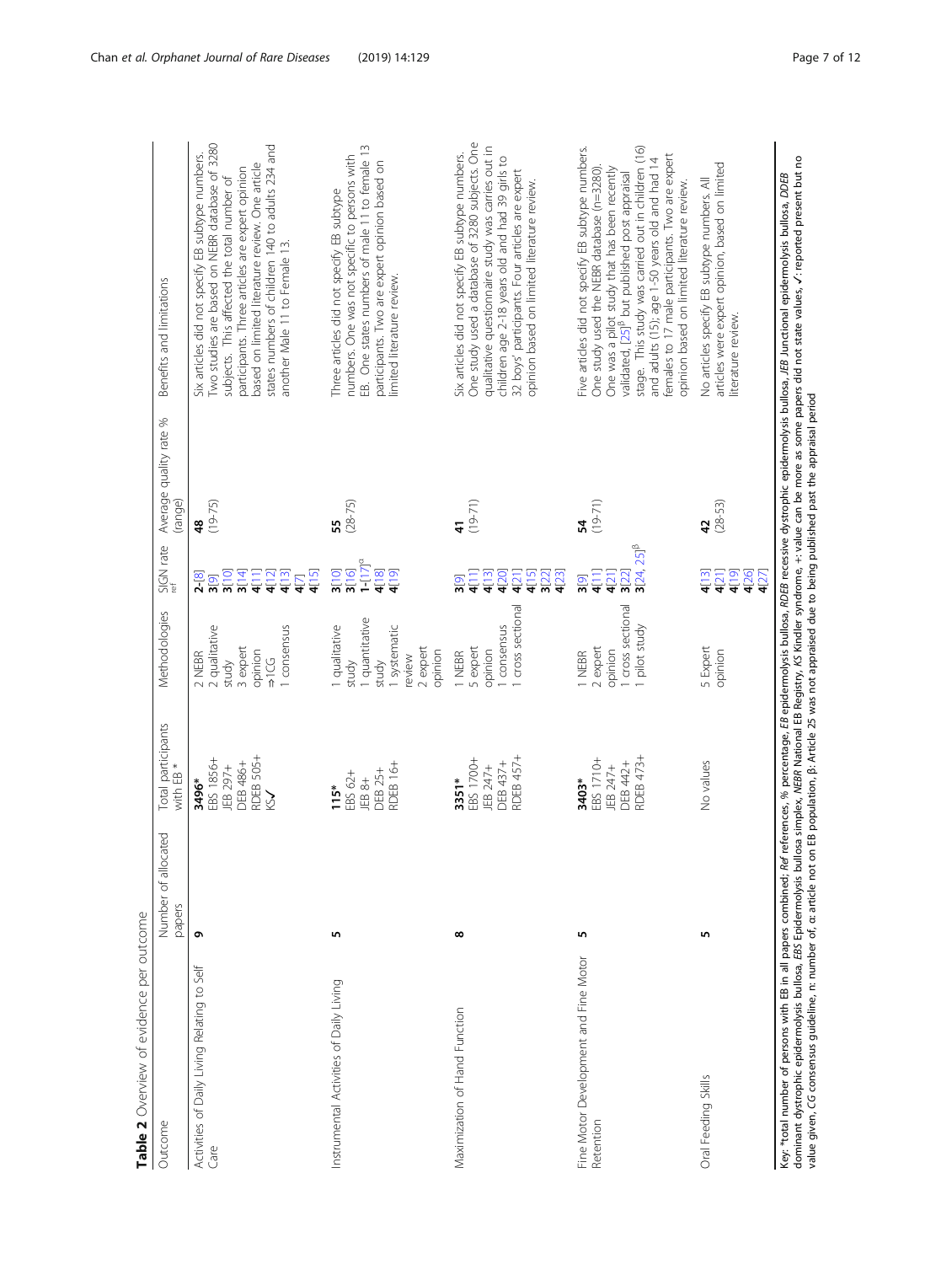OTs work with patients and their families to provide modifications to promote greater independence in leisure activities and travel [\[18\]](#page-11-0) (Table [1b;](#page-3-0) (Additional file [4\)](#page-9-0).

 $\geq$  Child and adult: There are camp programs that are available to children with skin disorders including EB. Camp experiences can be a positive, and enriching experience. According to research, a positive outcome is that some of the campers report decreased feelings of isolation [[18,](#page-11-0) [19](#page-11-0)] (Additional file [4\)](#page-9-0).

➢ The MDT may have local resources for opportunities for children and adults with EB. These activities should be encouraged.

# Maximization of hand function (Strength of recommendation Grade: D)

This CPG details recommendations for non-surgical interventions to maintain and optimize the full movement and strength potential of hand joints (Table [1c](#page-3-0)).  $\Rightarrow$  Hand surgery and post-surgical rehabilitation recommendations, will be addressed by the Hand Surgery and Rehabilitation CPG (estimated date of publication 2020).

# Early assessment and monitoring

We suggest consideration for patients at the greatest risk of developing hand deformities such as those with RDEB, JEB, and KS; a hand evaluation within the first 1– 2 years of life with regular monitoring of deformities is recommended  $[9, 20, 21]$  $[9, 20, 21]$  $[9, 20, 21]$  $[9, 20, 21]$  $[9, 20, 21]$  $[9, 20, 21]$  (Table [1c\)](#page-3-0).

OT's should utilize a thorough hand evaluation form that includes web space/finger length measurements, finger range of motion (ROM) and assessments of hand function including the functions of grasp, pinch, and performance of ADL for at risk patients and those who have developed web creep and finger contractures [[9](#page-11-0), [11](#page-11-0), [20](#page-11-0)–[22](#page-11-0), [34](#page-11-0), [35](#page-11-0)] (Table [1c\)](#page-3-0).

 $\geq$  The first web space between the thumb and index finger is of the greatest importance for maintaining the ability to pinch, grasp and write and needs to be assessed.

 $\geq$  A standardized assessment has not been validated for the EB population (Additional file [1](#page-9-0))

Regular monitoring of hand status to be provided at least yearly and more frequently if there is contracture development and/or web creep.

OT's should provide home exercise programs to caregivers including daily active and passive ROM for specific affected joints particularly if there is finger involvement and the use of recreational activities that involve body movement [\[15,](#page-11-0) [20](#page-11-0), [21](#page-11-0), [23,](#page-11-0) [30](#page-11-0)] (Table [1c](#page-3-0); Additional file [5](#page-9-0)).

 $>$  Infant: OT must be started early in life in particular in generalized RDEB and JEB subtypes.

 $\geq$  The continuing work of muscles and joints may delay contractures and deformities, improve functional mobility, enhance patient autonomy, and, ultimately, promote social inclusion.

 $\triangleright$  For persons with EB who demonstrate the development of finger contractures and/or web creep, we recommend OT treatment intervention that may include individual finger wrapping, and the use of thermoplastic orthoses with or without silicone inserts [[20\]](#page-11-0) (Table [1c;](#page-3-0) Additional file [6\)](#page-9-0).

 $\triangleright$  For patients with RDEB, preventative wrapping of individual fingers with tension in the web space, beginning in infancy may be recommended in an attempt to preserve function and attempt to delay fusing for as long as possible [\[9](#page-11-0), [11,](#page-11-0) [13](#page-11-0), [23](#page-11-0)].

 $\triangleright$  We suggest consideration of various methods of finger wrapping. These include wrapping to address web creep, as a dressing for finger wounds, and with force toward finger extension [\[36\]](#page-11-0).

 $\triangleright$  The use of light, soft gloves that provide downward pressure between web spaces may be an adjunct or alternative to wrapping.

➢ Static (preventative) and dynamic (corrective) orthoses may be beneficial [[9,](#page-11-0) [11,](#page-11-0) [21,](#page-11-0) [23](#page-11-0)]. The static orthosis is to be used primarily at night and the dynamic for periods of time during waking hours. Due to potential for wound skin breakdown, all recommended orthoses need to be monitored for proper fit and function.  $\triangleright$  If the patient does not tolerate wrapping during the day, we suggest consideration of web preserving wrapping and/or use of an orthosis may be recommended to use at least at night.

 $\geq$  If the patient does wrap during the day, we suggest consideration of periods of time when they are free of wrapping to encourage somatosensory input and freedom of movement.

# Fine motor development and retention of Fine motor skills (Strength of recommendation Grade: D) Assessment and monitoring

We recommend that OTs should provide standardized assessments of fine motor skill development and monitoring for at risk patients [[21](#page-11-0)] (Table [1d](#page-3-0); Additional file [2b](#page-9-0)).

OTs should provide treatment intervention to promote age appropriate motor development and support social integration [\[11](#page-11-0), [20](#page-11-0), [22](#page-11-0), [30\]](#page-11-0) (Table [1d\)](#page-3-0).

 $\geq$  Research has found that better hand function was highly correlated with better reported quality of life for all of the subjects studied, with different types of EB.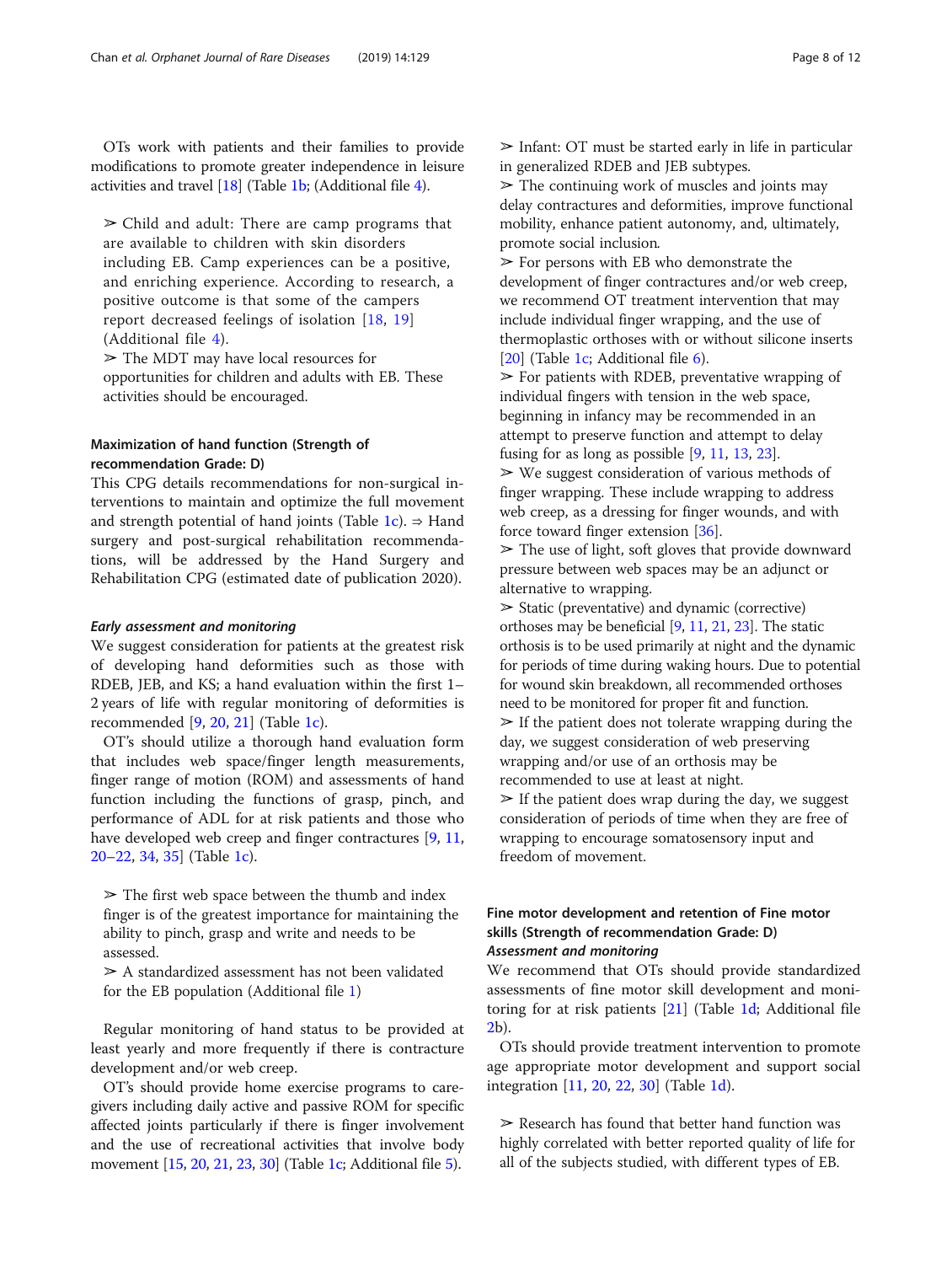OT's monitor the progressive deformities of the hands and the impact this has to reduction in function, including reduced fine manipulative skills and loss of digital prehension [\[9\]](#page-11-0) (Table [1d\)](#page-3-0).

➢ OT recommendations may include modifications to improve the ability to perform fine motor tasks such as sheepskin used as modified grips, using soft ergonomic pens/pencils, and computers with a minimal touch mouse, touch screen, or speech recognition to be able to complete school work [[11](#page-11-0)].

 $>$  OTs should work with persons with EB who have fine motor challenges on tasks involving bilateral hands and manipulative skills such as opening jars, buttoning trousers/pants, zipping up and snapping a jacket, and opening bags and screw top lids [[22](#page-11-0)].

Special Considerations The literature states that 5% of the general population has sensory processing deficits [[37\]](#page-11-0). OTs should provide assessment and treatment of children with EB that demonstrate sensory processing deficits as this can impact fine motor development and skills. Interventions can address motor and perceptual development [\[11](#page-11-0)].

Oral feeding skills (strength of recommendation Grade: D) OT practitioners can provide essential services in the management of feeding, eating, and, in some countries swallowing conditions for people with a variety of EB diagnoses across the lifespan (Table [1e;](#page-3-0) Box 1).

#### Scope of practice and working in partnership

We recommend that OTs should work closely with other team members involved with feeding including a dietician/nutritionist, dentist, and speech and language pathologist/therapist regarding the patient's feeding needs (Table [1e](#page-3-0) Box 1).

# When appropriate and in line with scope of practice

We suggest consideration for OTs to monitor the patient's feeding needs to promote confidence with eating different food textures (Table [1e\)](#page-3-0)

 $\geq$  There may be previous complications causing food aversions such as oesophageal stricture, constipation and acid reflux [[27](#page-11-0)] (Table [1e\)](#page-3-0).

➢ Trying to limit stressful and protracted mealtimes to improve QoL [[27](#page-11-0)].

 $\geq$  Encouraging older children to experiment with foods, providing individual guidance on suitable textures and taking into account food preferences. In some cases soft/pureed foods are encouraged; hot, acidic, spicy foods are discouraged [[19](#page-11-0)].

 $\triangleright$  Everyone is an individual.

OTs should encourage the social components of eating during mealtimes regardless of use of alternative feeding methods (Naso-gastric or gastrostomy feeding tubes) for integration of the patient into daily life and promote QoL [\[19\]](#page-11-0) (Table [1e\)](#page-3-0).

➢ Infant and child: OTs should consider the role of previous complications causing food aversions such as constipation, anal fissures, and acid reflux in patient's feeding presentation  $[27]$ (Table [1e](#page-3-0)).

➢ Infant: OTs provide an assessment of feeding in new-borns and babies as needed and advice on appropriate modifications (Table [1e\)](#page-3-0).

- Using a MDT approach, OTs can promote breast feeding with babies with EB, including lubricating the nipple, introduce solids with soft, smooth edged spoon (Additional file [3\)](#page-9-0), and progress textures/ tastes at the child's pace (Box 1).
- Specialized teats/nipples may be required due to oral involvement [\[13\]](#page-11-0) (Additional file [3\)](#page-9-0).
- If within the OT scope of practice, assess suck/ swallow coordination for risk of aspiration (Box 1).
- A specialized bottle may be useful to minimize trauma to the gum margin and control the flow for feeding, so that even a weak suck will allow satisfactory flow (Additional file [3\)](#page-9-0).
- Options to support eating solids may include use of soft shallow plastic spoon with rounded edges, parents' fingertip, or from a piece of soft food. Foods containing lumps in liquid matrix are more difficult to control in the mouth and have the potential to increase negative feeding experiences. Force-feeding is counterproductive [[26\]](#page-11-0) and not recommended (Table [1d](#page-3-0); Additional file [3](#page-9-0)).

OTs provide advice on optimal positioning to facilitate feeding skills (Table [1e\)](#page-3-0).

 $\triangleright$  For instance, the caregiver may be instructed in the use of synthetic sheepskin or a soft sheet as a barrier to transfer and hold the baby during feeding.

OTs provide consultation and advice for multisensory and psychosocial components to the function of eating (Table [1e](#page-3-0)).

 $\geq$  These may include having the person with EB join in family meal times to allow engagement in the social interaction, and enable them to see, smell, and take tastes of the food.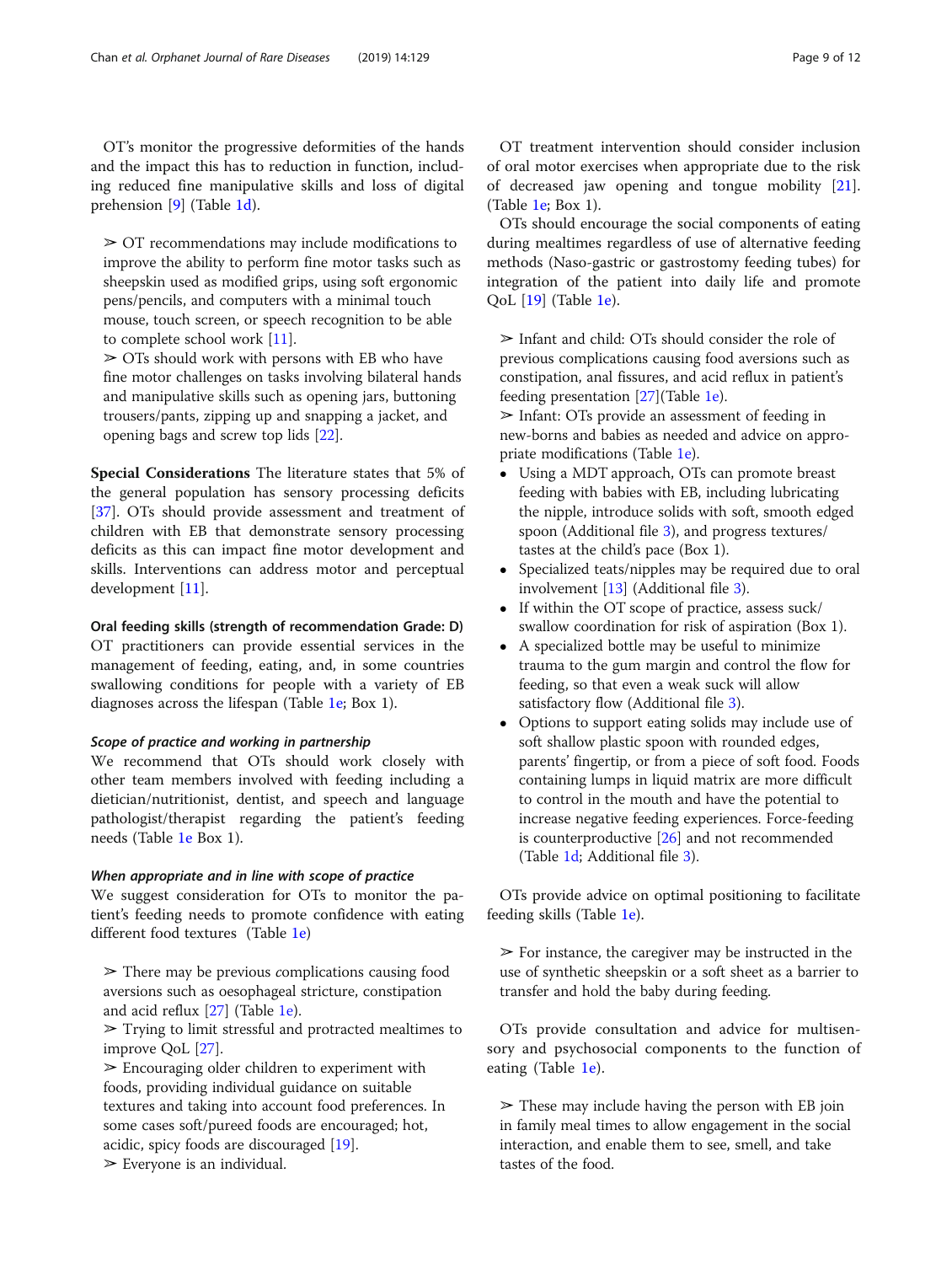# <span id="page-9-0"></span>Conclusions

People with EB present with a spectrum of disabilities with many experiencing wounds with minor trauma that can lead to blister formation, scarring, pain, and contractures limiting their performance of activities of daily living within the home and community, and their full participation in the pursuit of personal goals. OT plays an important role in patient care as part of the MDT working with these patients and their families to maximize their functional abilities and improve their QoL. This CPG is intended to facilitate informed decision-making in the provision of OT services by clinicians. The strength of these recommendations is primarily based on case series, expert opinion, and one case controlled study in the literature. Collaboration of our panel of clinical experts was used to supplement and support the evidence. This guideline does not discuss all possible methods of care, and although it does provide some specific recommendations, the OT needs to collaborate with patients and their caregivers to clinically assess the appropriateness of a given intervention depending on the individual needs and circumstances and available resources.

Five clinical areas under OT management of patients with EB were identified by scoping survey and consensus of the panel to address in this CPG. OTs play a vital role as part of the MDT to optimize independence in ADL, IADL, self-feeding skills, fine motor development, and to maximize hand function.

Where OT is not available on a regular basis, the patient should work together with their care providers and healthcare team to determine goals to maximize independence. Examples of exercises, adaptive equipment, and orthoses are included in the additional files to enhance these recommendations and further assist in guiding those without access to OT.

# Further research

The authors acknowledge the limitations of high quality evidence based literature in patients with EB, requiring OT services. Thus, there is a need for further research to improve future care. Recommended areas for future studies include:

- Health Promoting Physical Activities, including Leisure and community activities, specific to EB population.
- Validity and Reliability of Standardized OT evaluation form for patients with EB.
- Effectiveness of hand orthoses and wrapping to improve hand function and fine motor skills.
- Effectiveness of modifications and adaptive equipment to promote functional independence.

# Updating procedure

It is anticipated that a literature search for new evidence pertaining to the provision of OT in EB will be undertaken every 3–5 years after publication in order to update the guidelines. These revised guidelines will be hosted by the DEBRA international website to ensure their availability and dissemination to clinicians, carers, and people with EB worldwide. The implementation of these recommendations could be monitored and evaluated through audits lead by DEBRA International (Additional file 7). The panel recommends sites to pre-audit practice, implement the CPG and re-audit to test improvement [\[4\]](#page-11-0). DEBRA International would value feedback on the site findings to continue to improve CPG quality.

# Implementation barriers

- Availability of resources (such as adaptive aides and hand orthoses)
- Limited and uneven distribution of knowledge and expertise.

# Additional files

| <b>Additional file 1:</b> Occupational Therapy Evaluation for Epidermolysis<br>Bullosa. (PDF 175 kb) |
|------------------------------------------------------------------------------------------------------|
| <b>Additional file 2:</b> Other a) assessment forms for OT and b) fine motor<br>skills. (PDF 344 kb) |
| <b>Additional file 3:</b> ADL and IADL Equipment. (PDF 578 kb)                                       |
| <b>Additional file 4:</b> International EB Camps and Activities Directory. (PDF 97 kb)               |
| <b>Additional file 5:</b> Hand and Wrist Exercises. (PDF 460 kb)                                     |
| <b>Additional file 6: Orthoses. (PDF 334 kb)</b>                                                     |
| <b>Additional file 7:</b> CPG Evaluation Form: Pre implementation. (PDF 139 kb)                      |

# Abbreviations

ADL: Activities of Daily Living; AGREE: Appraisal of Guidelines for Research and Evaluation; AHP: Allied health professionals; CASP: Critical Appraisal Skills Programme; COPM: Canadian Occupational Performance Measure; COSA: Child Occupational Self-Assessment; CPG: clinical practice guideline; DEB: Dystrophic EB; DEBRA: Dystrophic epidermolysis bullosa association; EB: Epidermolysis bullosa; EBS: EB simplex; GRADE: Grades of Recommendation Assessment, Development, and Evaluation; HELP: Hawaii Early Learning Profile; ISCOR: Instrument for scoring clinical outcomes of research; JEB: Junctional EB; KS: Kindler syndrome; MDT: Multidisciplinary team; OT: Occupational therapist; PDMS: Peabody Developmental Motor Scales; PROMIS: Pediatric Reported Outcomes Measurement Information System; PT: Physiotherapist; QoL EB: Quality of Life in Epidermolysis Bullosa; QoL: Quality of Life; RDEB: Recessive Dystrophic epidermolysis bullosa; ROM: Range of motion; SIGN: Scottish Intercollegiate Guidelines Network; SP: Sensory Profile; SPM: Sensory Processing Measure; UK: United Kingdom; US: United States; WeeFIm: Functional Independence Measure for Children

#### Acknowledgements

We would like to thank the following individuals and organizations for providing support and input into these guidelines. All authors volunteered their time in the formation and completion of this project. DEBRA INTERNATIONAL; DEBRA of AMERICA; Kattya Mayre-Chilton, PhD RD, Clinical Practice Guideline Coordinator, DEBRA International; Nicole Capdarest-Arest, MA (LIS), AHIP; Avril Kennan, PhD, CEO at Medical Research Charities Group, Ireland; Review panel; Patients with epidermolysis bullosa and their caregivers.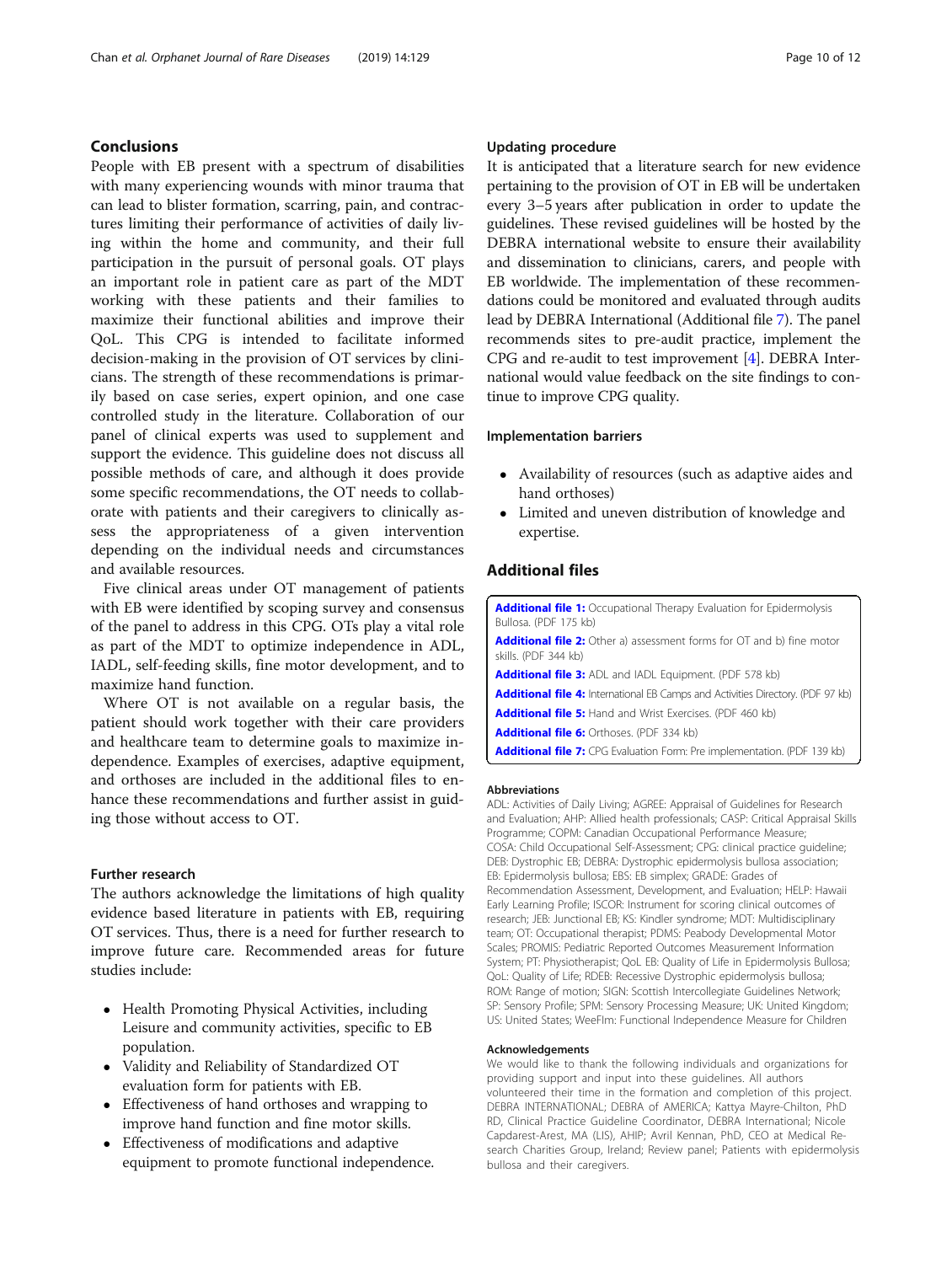| Reviewer Panel List |                |                                              |                      |
|---------------------|----------------|----------------------------------------------|----------------------|
| R BØ                | Norway         | Person living with EB                        | DEBRA Norway         |
| R Box               | UK             | EB Senior specialist OT for adults           | GSTT, UK             |
| J Clark             | UK             | EB Speech & Language Therapist<br>Adults     | GSTT, UK             |
| R<br>Cornwall       | <b>USA</b>     | EB MD Consultant for paediatrics             | Cincinnati, USA      |
| J<br>Finnigan       | New<br>Zealand | EB Clinical Nurse Specialist (CNS)           | DFBRA New<br>Zealand |
| F Huber             | Austria        | EB Specialist OT paediatric                  | Austria              |
| N Jessop            | UK             | EB Senior specialist OT paediatric           | GOSH, UK             |
| А<br>Martinez       | UK             | EB MD Consultant for paediatrics             | GOSH, UK             |
| C Miller            | UK             | EB Specialist OT paediatric                  | GOSH, UK             |
| S Morrill           | <b>USA</b>     | Person living with EB                        | <b>USA</b>           |
| F Prinz             | Austria        | OT EB hand therapist                         | Austria              |
| R Jones             | UK             | EB Specialist paediatric dietitian           | Birmingham, UK       |
| H Weiß              | Austria        | EB Senior specialist paediatric OT           | Austria              |
| M Wood              | UK             | EB Paediatric physiotherapist<br>specialised | GOSH, UK             |

Key: UK- United Kingdom; USA- United States of America; EB- Epidermolysis bullosa; CNS- EB Clinical Nurse Specialist; OT- Occupational therapist; MD-Doctor of medicine; GSTT- Guy's and St Thomas' Hospitals NHS Foundation Trust; GOSH- Great Ormond Street Hospital

#### Funding

We thank DEBRA of America and DEBRA International for funding the guideline. The views or interests of the funding body have not influenced the final recommendations.

#### Availability of data and materials

The datasets used and/or analysed during the current study are available from the corresponding author on reasonable request. To help dissemination of this article, a patient version will be available through the Debra International website. This will help to support patients and their carers on relevant occupational therapy recommendations. The recommendations contained in these guidelines do not indicate an exclusive course of action, or serve as a standard medical care. Variations, taking individual circumstances into account, may be appropriate. The authors of these guidelines have made considerable efforts to ensure the information upon which they are based is accurate and up to date. Users of these guidelines are strongly recommended to confirm that the information contained within them, especially drug doses, is correct by way of independent sources. The authors, DEBRA of America, or DEBRA International accept no responsibility for any inaccuracies, information perceived as misleading, or the success of any treatment regimen detailed in the guidelines.

#### Authors' contributions

JC-CPG methodology meeting, literature searches and review, study appraisals, CPG inclusion and recommendations meeting, CPG synthesis of findings, CPG writing and editing. AW-CPG methodology meeting, study appraisals, CPG inclusion and recommendations meeting, methodologist, CPG synthesis of findings. AK-CPG methodology meeting, literature searches and review, study appraisals, CPG inclusion and recommendations meeting. SM-CPG methodology meeting, literature searches and review, study appraisals, CPG inclusion and recommendations meeting. CS-CPG methodology meeting, literature searches and review, study appraisals, CPG inclusion and recommendations meeting. CB-Study appraisals, CPG inclusion and recommendations meeting. HW-CPG methodology meeting, study appraisals, CPG inclusion and recommendations meeting. RB-CPG methodology meeting, literature searches and review, study appraisals, CPG inclusion and recommendations meeting. EG-CPG methodology meeting, study appraisals, CPG inclusion and recommendations meeting. MZ-CPG methodology meeting, CPG inclusion and recommendations meeting. PK-CPG methodology meeting, study appraisals, CPG inclusion and recommendations meeting. All authors read and approved the final manuscript.

#### Ethics approval and consent to participate

Not applicable.

#### Consent for publication

Consent for use of photographs of patients was obtained. In the case of children, consent was obtained from their parent or legal guardian.

#### Competing interests

The working panel members and reviewers declared no conflicts of interest with respect to the publication of this guideline. No one involved in the guideline has any connection to manufacturers.

#### Glossary

ADL Relating to Self-care

Activities oriented toward taking care of one's own body that are fundamental to living in a social world and enable basic survival and well-being. These include bathing and showering, toileting and toilet hygiene, dressing, eating/feeding, functional mobility, personal hygiene and grooming, personal device care and sexual activity

Instrumental ADL

Activities to support daily life within the home and community that often require more complex interactions than those used in self-care ADL. These include care of others, care of pets, child rearing, communication management, driving and community mobility, financial management, health management and maintenance, home establishment and management, meal prep and clean up, religious and spiritual activities, safety procedure and emergency response, shopping. As a panel, the areas of education, work, play, leisure, social participation, rest and sleep were included in this section as they are areas appropriate for adults

Hand Function

In this CPG hand function recommendations refer to non-surgical interventions to maintain and optimize the full movement and strength potential of hand joints to allow functional pinch, grasp, precision accuracy, coordination, and performance of ADL tasks

Fine Motor Development and Retention of Fine Motor Skills Fine motor skills generally refer to one's ability to control the small movements of the hands and fingers. Development of fine motor skills includes appropriate milestones in a child's physical, mental, and behavioural development and includes the development of the sensory processing system. Sensory integration is the process by which we receive information through our senses, organize this information, and use it to participate in everyday activities

Oral Feeding Skills

Management of skills of oral feeding, eating, and, in some countries swallowing conditions for people with a variety of EB diagnoses across the lifespan

# Publisher's Note

Springer Nature remains neutral with regard to jurisdictional claims in published maps and institutional affiliations.

#### Author details

<sup>1</sup>Department of Rehabilitation, Lucile Packard Children's Hospital Stanford 321 Middlefield Road, Menlo Park, CA 94025, USA. <sup>2</sup>Phoenix Children's Hospital, Phoenix, USA. <sup>3</sup>Brooklyn Methodist Hospital, Brooklyn, USA.<br><sup>4</sup>Cincinnati Childron's Hospital Modical Contre, Cincinnati USA. <sup>5</sup>Svd. Cincinnati Children's Hospital Medical Centre, Cincinnati, USA. <sup>5</sup>Sydney Children's Hospital, Sydney, Australia. <sup>6</sup>Community Project Lead DEBRA UK Crowthorne, UK. <sup>7</sup>School of Nursing, California State University Fullerton Fullerton, USA. <sup>8</sup>Community Social worker DEBRA Spain, Marbella, Spain.<br><sup>9</sup>DEBRA Croatia, Zagreb Croatia. DEBRA Croatia, Zagreb, Croatia.